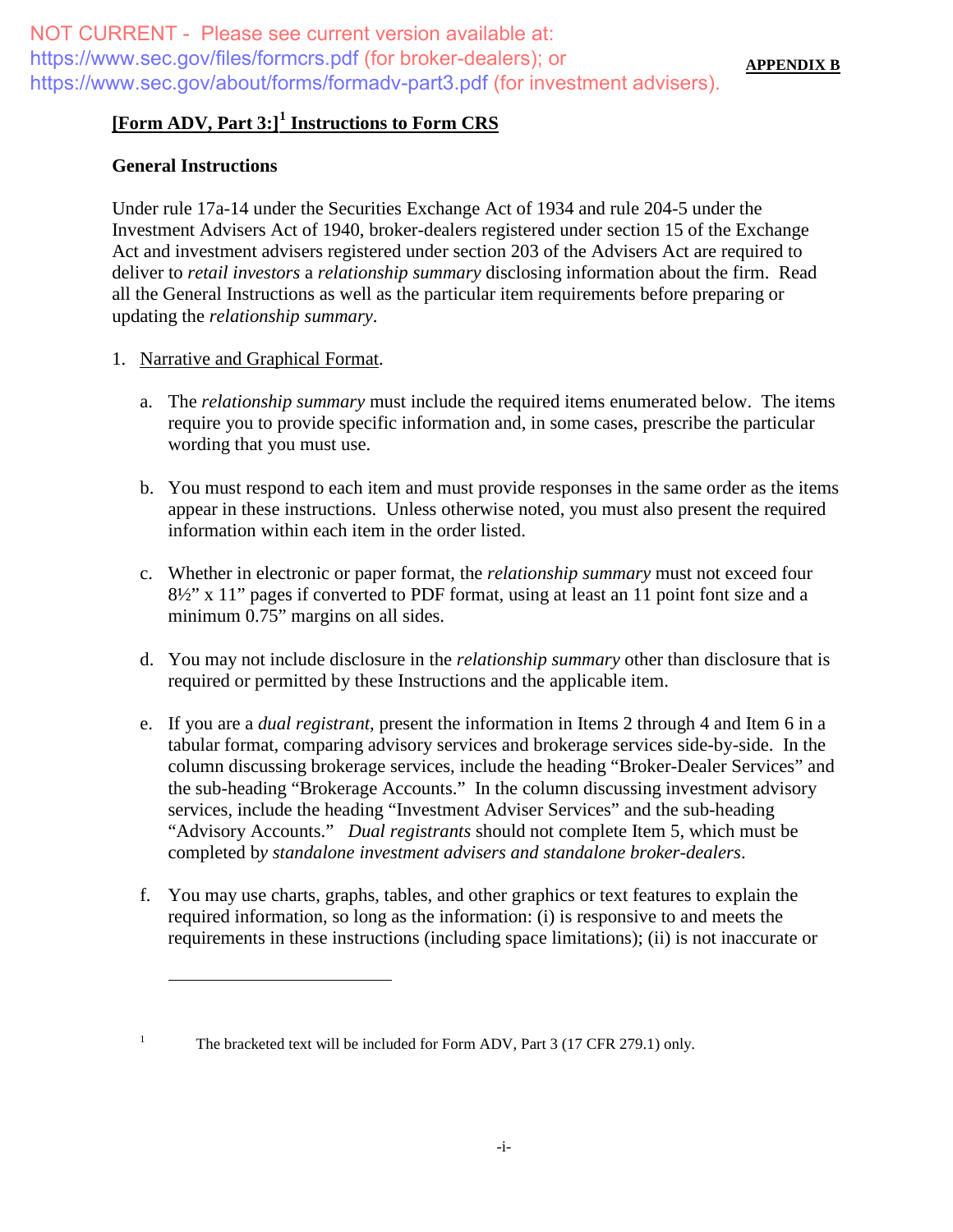> misleading; and (iii) does not, because of the nature, quantity, or manner of presentation, obscure or impede understanding of the information that must be included. When using interactive graphics or tools, you may include instructions on their use and interpretation.

- g. In a *relationship summary* that is posted on your website or otherwise provided electronically, you must use hyperlinks for any document that is cross-referenced in the *relationship summary* if the document is available online. See General Instruction 8.a. You may add embedded hyperlinks within the *relationship summary* in order to supplement required disclosures, for example, links to fee schedules, conflicts disclosures, the firm's narrative brochure required by Part 2A of Form ADV, or other regulatory disclosures.
- 2. Plain Language. The items of the *relationship summary* are designed to promote effective communication between you and *retail investors*. Write your *relationship summary* in plain language, taking into consideration *retail investors'* level of financial experience. The *relationship summary* should be concise and direct. In drafting the *relationship summary*: (i) use short sentences; (ii) use definite, concrete, everyday words; (iii) use active voice; (iv) avoid legal jargon or highly technical business terms unless you clearly explain them or you believe that reasonable *retail investors* will understand them; and (v) avoid multiple negatives. You must write the *relationship summary* as if you are speaking to the *retail investor*, using "you," "us," "our firm," etc.

**Note:** The SEC's Office of Investor Education and Advocacy has published A Plain English Handbook. You may find the handbook helpful in writing your relationship summary. For a copy of this handbook, visit the SEC's website at *www.sec.gov/news/extra/handbook.htm* or call 1-800-732-0330.

3. Full and Truthful Disclosure. All information in your *relationship summary* must be true and may not omit any material facts necessary to make the disclosures required by these Instructions and the applicable item not misleading. If a statement is inapplicable to your business or would be misleading to a reasonable *retail investor*, you may omit or modify that statement.

Broker-dealers and investment advisers have disclosure and reporting obligations under state and federal law, including, but not limited to, obligations under the Exchange Act, the Advisers Act, and the respective rules thereunder. Broker-dealers are also subject to disclosure obligations under the rules of self-regulatory organizations. Delivery of this document will not necessarily satisfy the additional disclosure requirements that you have under the federal securities laws and regulations or other laws.

4. Preserving Records. You must maintain a copy of each version of the *relationship summary* and make it available to the SEC staff upon request. See SEC Advisers Act rule 204-  $2(a)(14)(i)$ ; SEC Exchange Act rule 17a-4.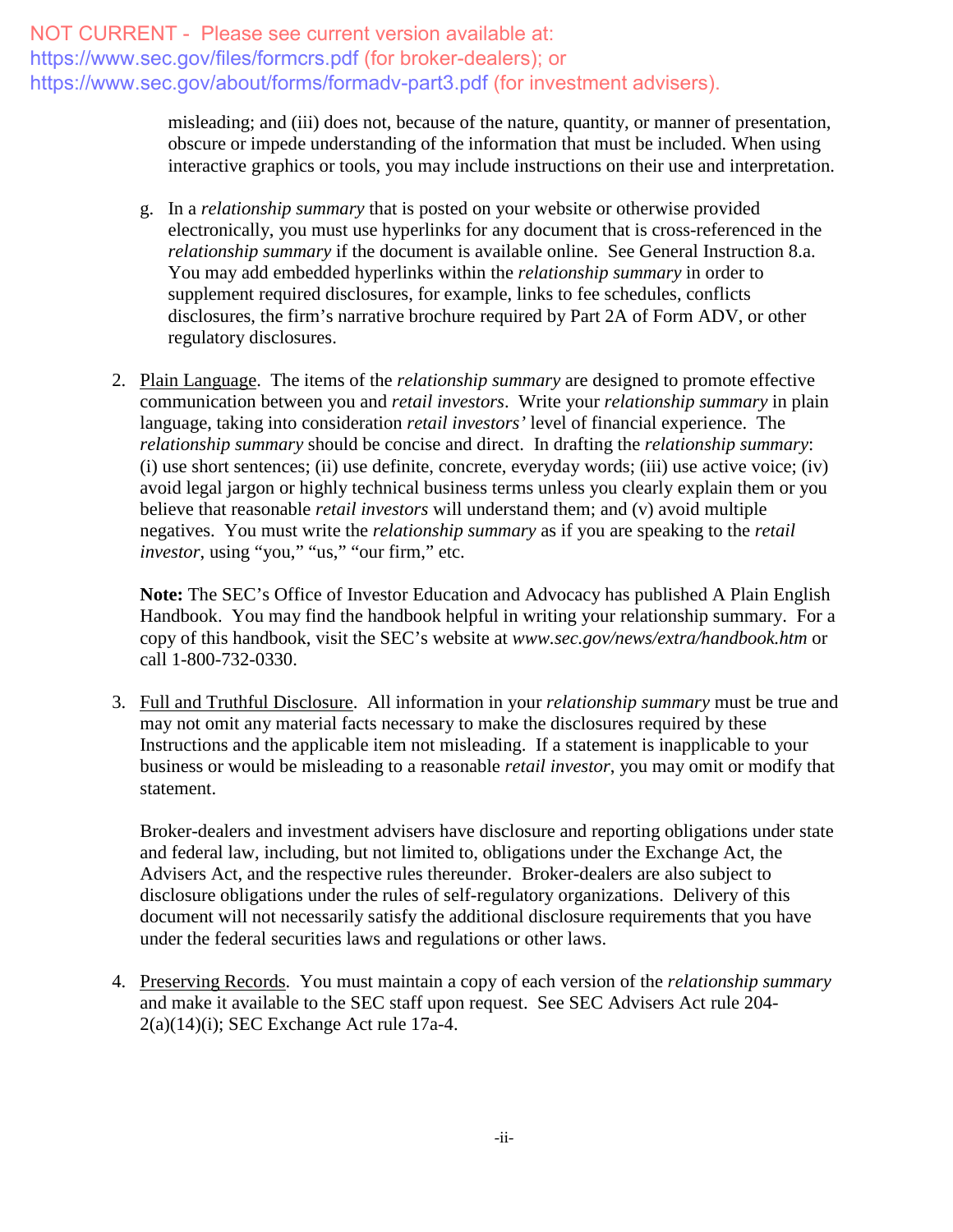#### 5. Initial Filing and Delivery; Transition Provisions.

a. **Initial filing.** If you are a registered investment adviser and are required to give a *relationship summary* to a *retail investor*, you must complete Form ADV, Part 3 (Form CRS) and file it electronically in a text-searchable format with the Investment Adviser Registration Depository (IARD). If you are a registered broker-dealer and are required to give a *relationship summary* to a *retail investor*, you must complete Form CRS and file it electronically in a text-searchable format with the Electronic Data Gathering, Analysis and Retrieval System ("EDGAR").

If you do not have any *retail investors* to whom you must deliver a *relationship summary*, you are not required to prepare one.

Note to instruction 5(a): If you are a *dual registrant* and are required to give a *relationship summary* to one or more *retail investor* clients or customers of both your advisory and brokerage businesses, you must prepare only one *relationship summary* and file it on IARD and EDGAR.

Information for investment advisers on how to file with IARD is available on the Commission's website at [www.sec.gov/iard.](http://www.sec.gov/iard) Information for broker-dealers on how to file with the Commission on EDGAR is available on the Commission's website at [https://www.sec.gov/edgar.](https://www.sec.gov/edgar.shtml)

b. **Initial delivery.** You must give a *relationship summary* to each *retail investor,* if you are an investment adviser, before or at the time you enter into an investment advisory agreement with the *retail investor,* or if you are a broker-dealer, before or at the time the *retail investor* first engages your services. See SEC Advisers Act rule 204-5(b)(1) and SEC Exchange Act rule 17a-14(c)(1). You must deliver the *relationship summary* even if your agreement with the *retail investor* is oral. A *dual registrant* should deliver the *relationship summary* at the earlier of entering into an investment advisory agreement with the *retail investor* or the *retail investor* engaging the firm's services.

## c. **Transition provisions for initial filing and delivery after the effective date of the new Form CRS requirements**.

(i) If you are a broker-dealer, you must file your initial *relationship summary* with the Commission as required by instruction 5.a, by [INSERT DATE SIX MONTHS AFTER EFFECTIVE DATE OF RULES/FORM]. If you are an investment adviser or a *dual registrant*, you must amend your Form ADV by electronically filing with IARD your initial *relationship summary* as part of the next annual updating amendment you are required to file after [INSERT DATE SIX MONTHS AFTER EFFECTIVE DATE OF RULES/FORM].

(ii) As of the date by which you are first required to electronically file your *relationship summary* with the Commission, you must begin to deliver your *relationship summary* to new and prospective clients and customers who are *retail investors* as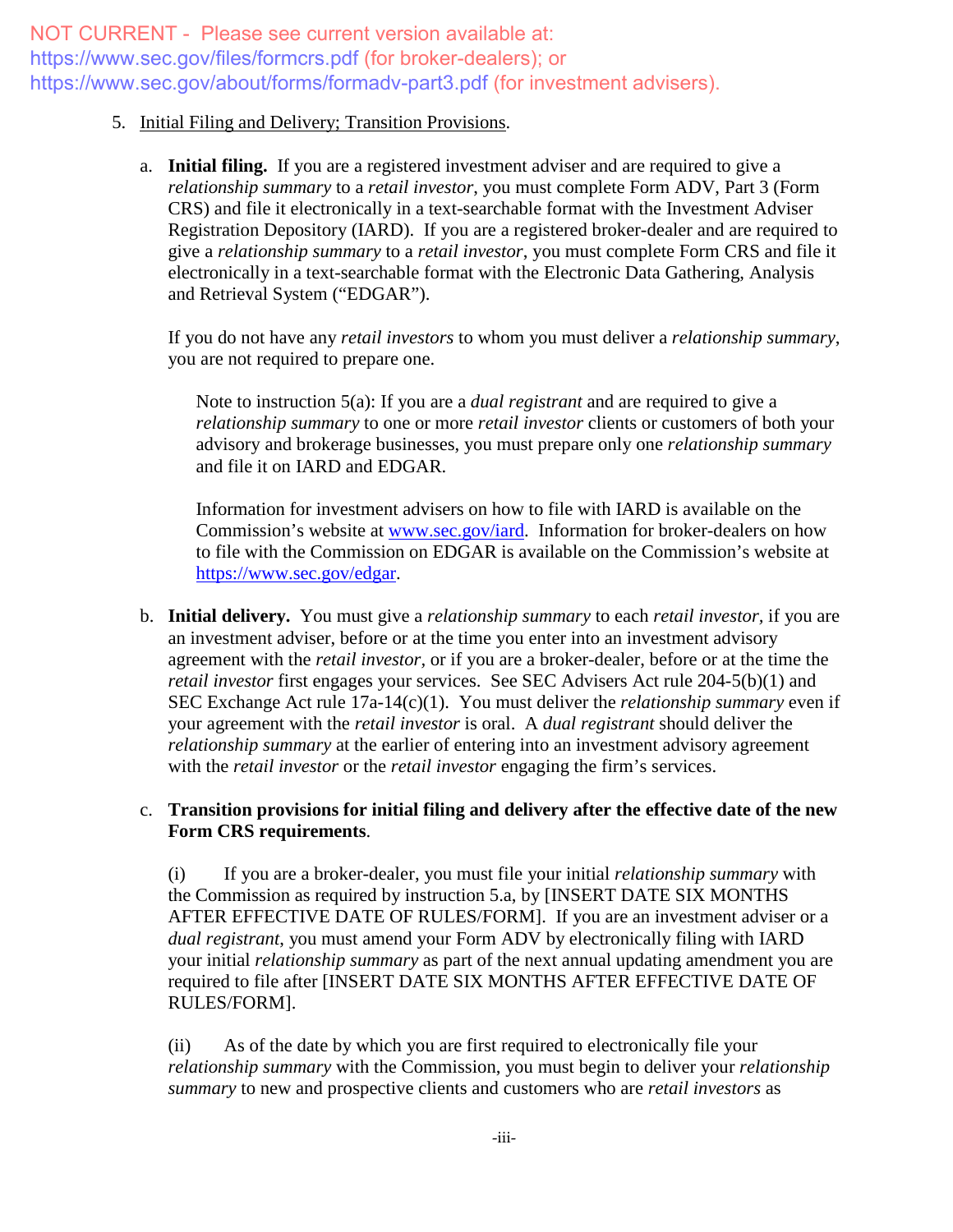required by Instruction 5.b.

(iii) Within 30 days after the date by which you are first required to electronically file your *relationship summary* with the Commission, you must deliver your *relationship summary* to each of your existing clients and customers who are *retail investors*.

## 6. Updating Relationship Summary.

- a. You must update your *relationship summary* within 30 days whenever any information in the *relationship summary* becomes materially inaccurate.
- b. You must communicate any changes in the updated *relationship summary* to *retail investors* who are existing clients or customers of the firm within 30 days after the updates are required to be made and without charge. You can make the communication by delivering the amended *relationship summary* or by communicating the information in another way to the *retail investor*.
- c. You must file each amended *relationship summary* electronically with the Commission, on IARD if you are an investment adviser or *dual registrant*, and on EDGAR if you are a broker-dealer.

## 7. Additional Delivery Requirements to Existing Clients and Customers.

- a. You must deliver the *relationship summary* to a *retail investor* who is an existing client or customer before or at the time: (i) a new account is opened that is different from the *retail investor's* existing account(s); or (ii) changes are made to the *retail investor's* existing account(s) that would materially change the nature and scope of your relationship with the *retail investor*. For example, you must deliver a *relationship summary* before or at the time you recommend that the *retail investor* transfers from an investment advisory account to a brokerage account, transfers from a brokerage account to an investment advisory account, or moves assets from one type of account to another in a transaction not in the normal, customary or already agreed course of dealing. Whether a change would require delivery of the *relationship summary* would depend on the specific facts and circumstances.
- b. You also must deliver the *relationship summary* to a *retail investor* within 30 days upon the *retail investor's* request.

## 8. Electronic Posting and Manner of Delivery.

a. You must post the current version of the *relationship summary* prominently on your public website, if you have one, in a location and format that is easily accessible for *retail investors*. If you do not have a public website, include in your *relationship summary* a toll-free number that *retail investors* may call to request documents.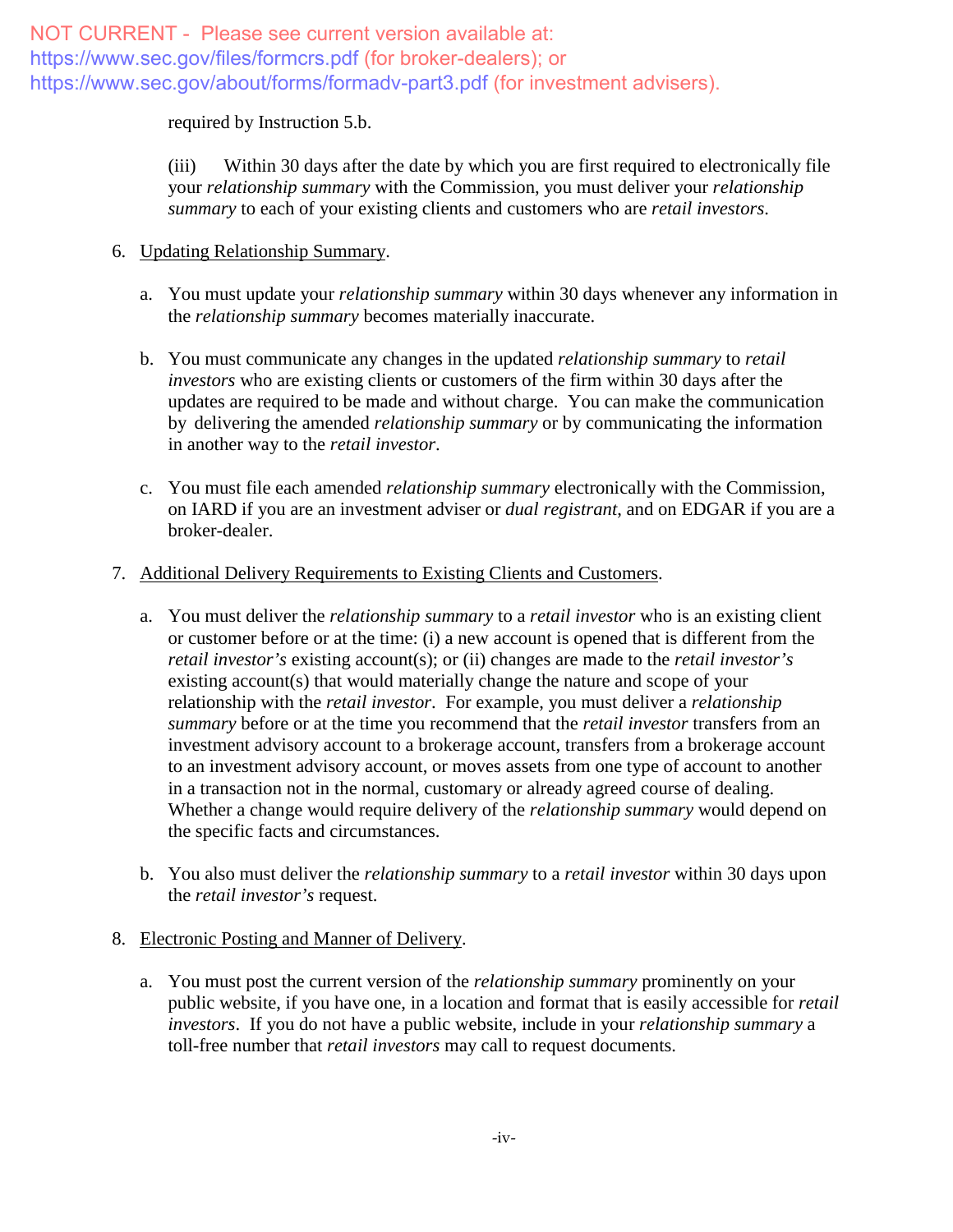- b. You may deliver the *relationship summary* electronically, including updates, consistent with SEC guidance regarding electronic delivery of documents, in particular *Use of Electronic Media by Broker-Dealers, Transfer Agents, and Investment Advisers for Delivery of Information*, which you can find at [www.sec.gov/rules/concept/33-7288.txt.](http://www.sec.gov/rules/concept/33-7288.txt)
- c. If the relationship summary is delivered on paper and not as a standalone document, you should ensure that it is the first among any documents that are delivered at that time.
- 9. Definitions.

For purposes of this Form CRS, the following terms have the meanings ascribed to them below:

- a. **Affiliate:** Any persons directly or indirectly controlling or controlled by you or under common control with you.
- b. **Dual registrant:** A firm that is dually registered as a broker-dealer and an investment adviser and offers services to *retail investors* as both a broker-dealer and an investment adviser.
- c. **Portfolio Manager:** An investment adviser that manages investments in a *wrap fee program*.
- d. **Relationship summary:** A written disclosure statement that you must provide to *retail investors*. *See* Advisers Act rule 204-5; Exchange Act rule 17a-14; Form CRS.
- e. **Retail investor:** A prospective or existing client or customer who is a natural person (an individual). This term includes a trust or other similar entity that represents natural persons, even if another person is a trustee or managing agent of the trust.
- f. **Standalone investment adviser** and **standalone broker-dealer:** A *standalone investment adviser* is a registered investment adviser that offers services to *retail investors* and (i) is not dually registered as a broker-dealer or (ii) is dually registered as a broker-dealer but does not offer services to *retail investors* as a broker-dealer. A *standalone broker-dealer* is a registered broker-dealer that offers services to *retail investors* and (i) is not dually registered as an investment adviser or (ii) is dually registered as an investment adviser but does not offer services to *retail investors* as an investment adviser.
- g. **Wrap fee program**: An advisory program under which a specified fee or fees not based directly upon transactions in a *retail investor's* account is charged for investment advisory services (which may include portfolio management or advice concerning the selection of other investment advisers) and the execution of *retail investor* transactions.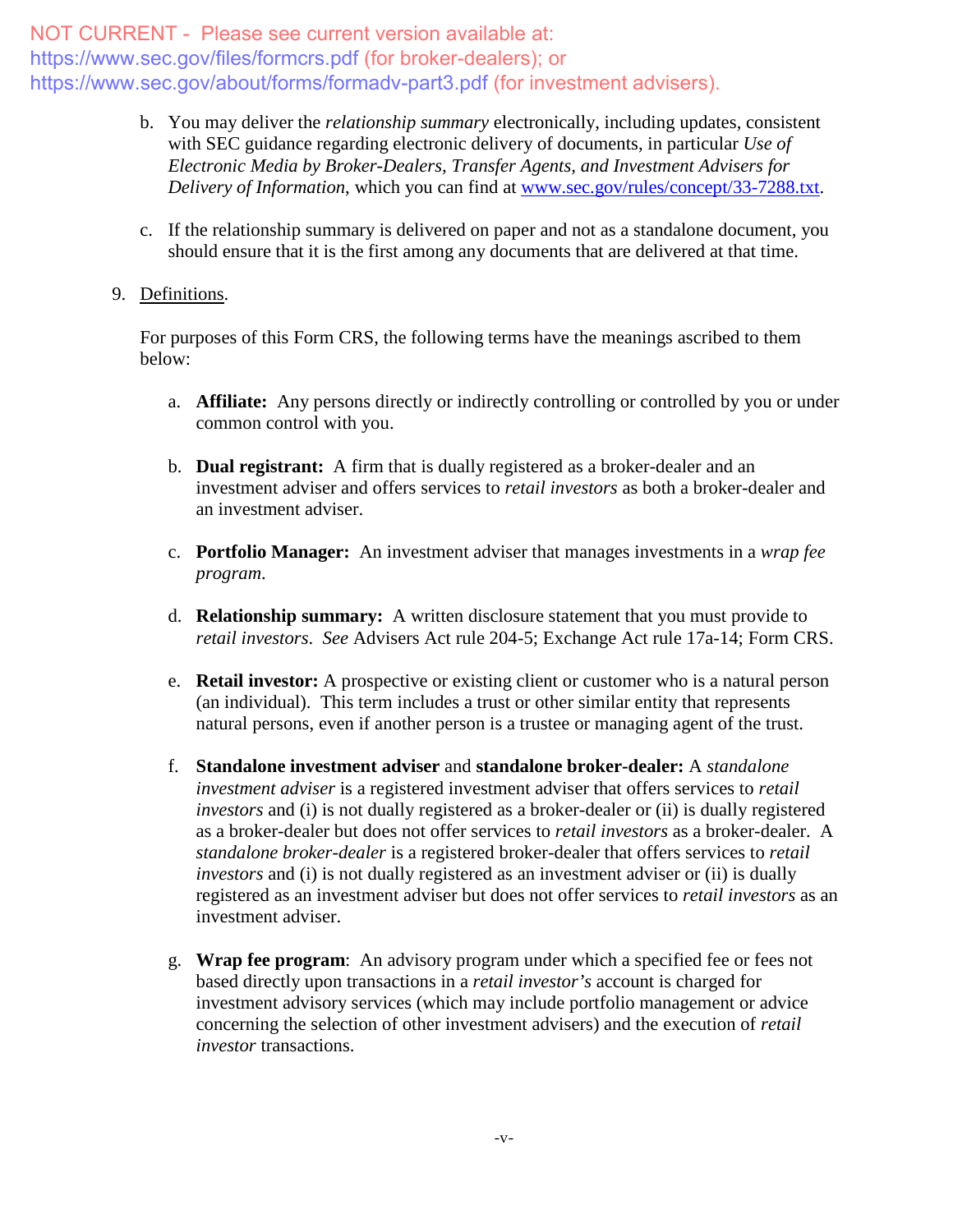## **[Form ADV, Part 3:] Form CRS**

#### **Item 1: Introduction**

- A. State your name, whether you are registered with the Securities and Exchange Commission as a broker-dealer, investment adviser, or both, and the date of the *relationship summary*. This information should be disclosed prominently on the first page, and can be included in the header or footer.
- B. **Standalone Broker-Dealers:** If you are a *standalone broker-dealer*, include the title "Is a Brokerage Account Right for You?" Include the following introductory paragraphs (emphasis required):

"There are different ways you can get help with your investments. You should carefully consider which types of accounts and services are right for you.

**We are a broker-dealer and provide brokerage accounts and services rather than advisory accounts and services.** This document gives you a summary of the types of services we provide and how you pay. Please ask us for more information. There are some suggested questions on page [ ]."

C. **Standalone Investment Advisers:** If you are a *standalone investment advise*r, include the title "Is an Investment Advisory Account Right for You?" Include the following introductory paragraphs (emphasis required):

"There are different ways you can get help with your investments. You should carefully consider which types of accounts and services are right for you.

**We are an investment adviser and provide advisory accounts and services rather than brokerage accounts and services.** This document gives you a summary of the types of services we provide and how you pay. Please ask us for more information. There are some suggested questions on page [ ]."

D. **Dual Registrants:** If you are a *dual registrant*, include the title "Which Type of Account is Right for You – Brokerage, Investment Advisory or Both?" Include the following introductory paragraphs (emphasis required):

"There are different ways you can get help with your investments. You should carefully consider which types of accounts and services are right for you.

**Depending on your needs and investment objectives, we can provide you with services in a brokerage account, investment advisory account, or both at the same time.** This document gives you a summary of the types of services we provide and how you pay. Please ask us for more information. There are some suggested questions on page [ ]."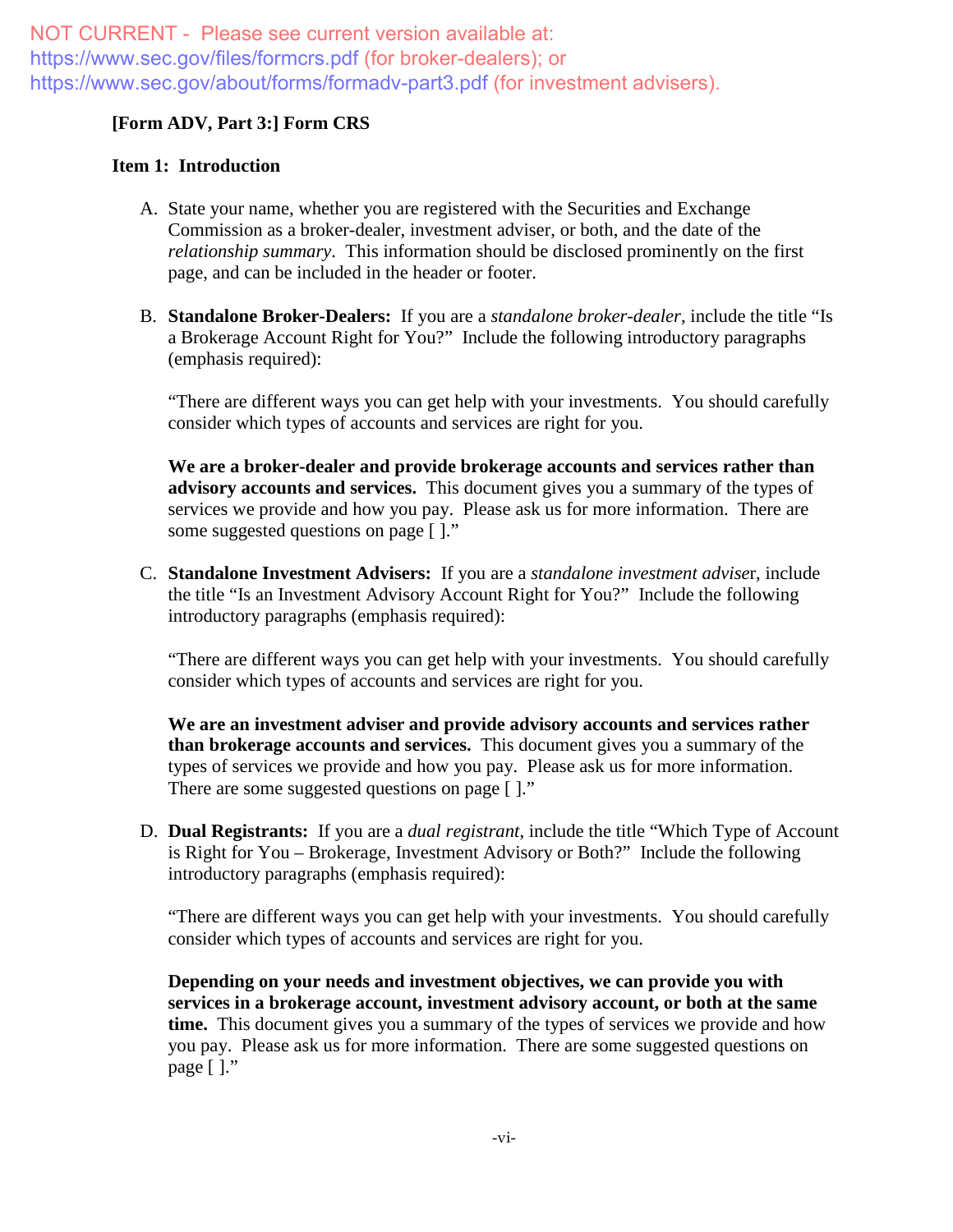#### **Item 2: Relationships and Services**

- A. Include the heading "[Types of] Relationships and Services." If you are a *standalone broker-dealer* or *standalone investment adviser*, omit the bracketed language. If you are a *dual registrant*, include the bracketed language in the heading, and include the following after the heading: "Our accounts and services fall into two categories."
- B. **Brokerage Account Services:** If you are a broker-dealer that offers brokerage accounts to *retail investors*, summarize the principal brokerage services that you provide to *retail investors*. You must address the following, unless not applicable:
	- 1. Include the following (emphasis required): "If you open a brokerage account, you will pay us a *transaction-based fee*, generally referred to as a commission, every time you buy or sell an investment."
	- 2. If you offer accounts in which you offer recommendations to *retail investors*, state that the *retail investor* may select investments or you may recommend investments for the *retail investor's* account, but the *retail investor* will make the ultimate investment decision regarding the investment strategy and the purchase or sale of investments. If you only offer accounts in which you do not offer recommendations to *retail investors* (*e.g.,* execution-only brokerage services), state that the *retail investor* will select the investments and the *retail investor* will make the ultimate investment decision regarding the investment strategy and the purchase or sale of investments.
	- 3. State if you offer to *retail investors* additional services, including, for example: (a) assistance with developing or executing the *retail investor's* investment strategy (*e.g.*, you discuss the *retail investor's* investment goals or you design with the *retail investor* a strategy to achieve the *retail investor's* investment goals), or (b) monitoring the performance of the *retail investor's* account. Indicate whether these services can be offered as additional services or are part of the standard brokerage account services, and whether a retail investor will pay more for these services. If you offer monitoring (as reflected in (b) above), as part of the standard brokerage account services, indicate how frequently you monitor the performance. Briefly describe any regular communications you have with *retail investors*, including the frequency and method of the communications.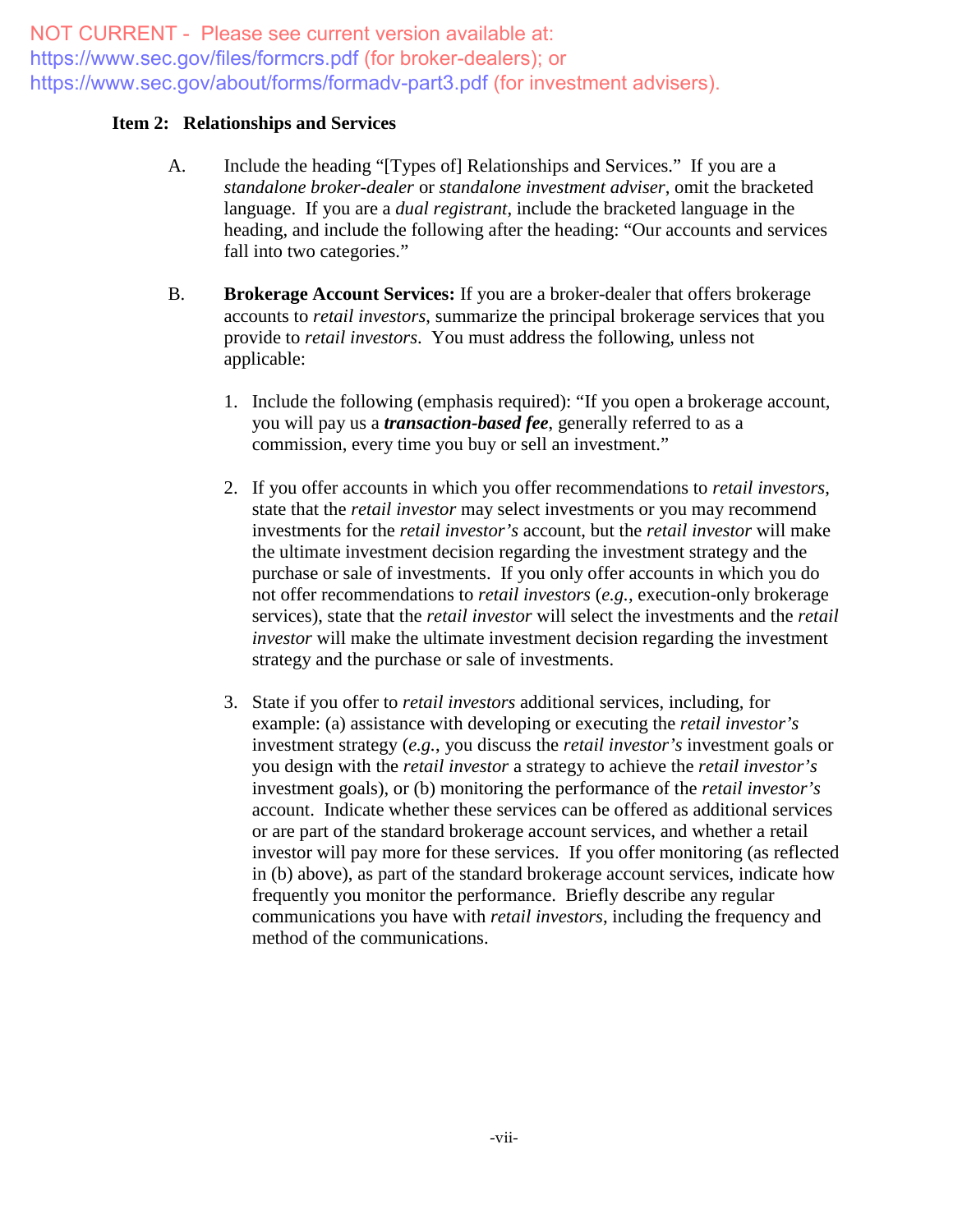- 4. If you significantly limit the types of investments available to *retail investors* in any accounts, include the following: "We offer a limited selection of investments. Other firms could offer a wider range of choices, some of which might have lower costs." You significantly limit the types of investments if, for example, you only offer one type of asset (*e.g.*, mutual funds, exchangetraded funds, or variable annuities), you only offer mutual funds or other investments sponsored or managed by you or an affiliate (*i.e.*, proprietary products), or you only offer a small number of investments. If such limits only apply to certain accounts that you offer, identify those accounts.
- C. **Investment Advisory Account Services**: If you are an investment adviser that offers investment advisory accounts to *retail investors*, summarize the principal investment advisory services that you provide to *retail investors*. You must address the following, unless not applicable:
	- 1. State the type of fee you receive as compensation if the *retail investor* opens an investment advisory account. For example, state if you charge an on-going asset-based fee based on the value of cash and investments in the advisory account, a fixed fee, or some other fee arrangement. Emphasize the type of fee in bold and italicized font. If you are a *standalone adviser*, also state how frequently you assess the fee.
	- 2. State that you offer advice on a regular basis, or, if you do not offer advice on a regular basis, state how frequently you offer advice. State the services you offer to *retail investors* including, for example, (a) assistance with developing the *retail investor's* investment strategy (*e.g.*, you discuss the *retail investor's* investment goals or you design with the *retail investor* a strategy to achieve the *retail investor's* investment goals); or (b) how frequently you monitor the *retail investor's* accounts. Briefly describe any regular communications you have with *retail investors*, including the frequency and method of the communications.
	- 3. State if you offer advisory accounts for which you exercise discretion (*i.e.,* discretionary accounts), accounts where you do not exercise discretion (*i.e.*, non-discretionary accounts), or both. Emphasize the type of account (discretionary and non-discretionary) in bold and italicized font. If you offer a discretionary account, state that it allows you to buy and sell investments in the *retail investor's* account, without asking the *retail investor* in advance. If you offer a non-discretionary account, state that you give advice and the *retail investor* decides what investments to buy and sell.
	- 4. If you significantly limit the types of investments available to *retail investors* in any accounts, include the following: "Our investment advice will cover a limited selection of investments. Other firms could provide advice on a wider range of choices, some of which might have lower costs." You significantly limit the types of investments if, for example, you only offer one type of asset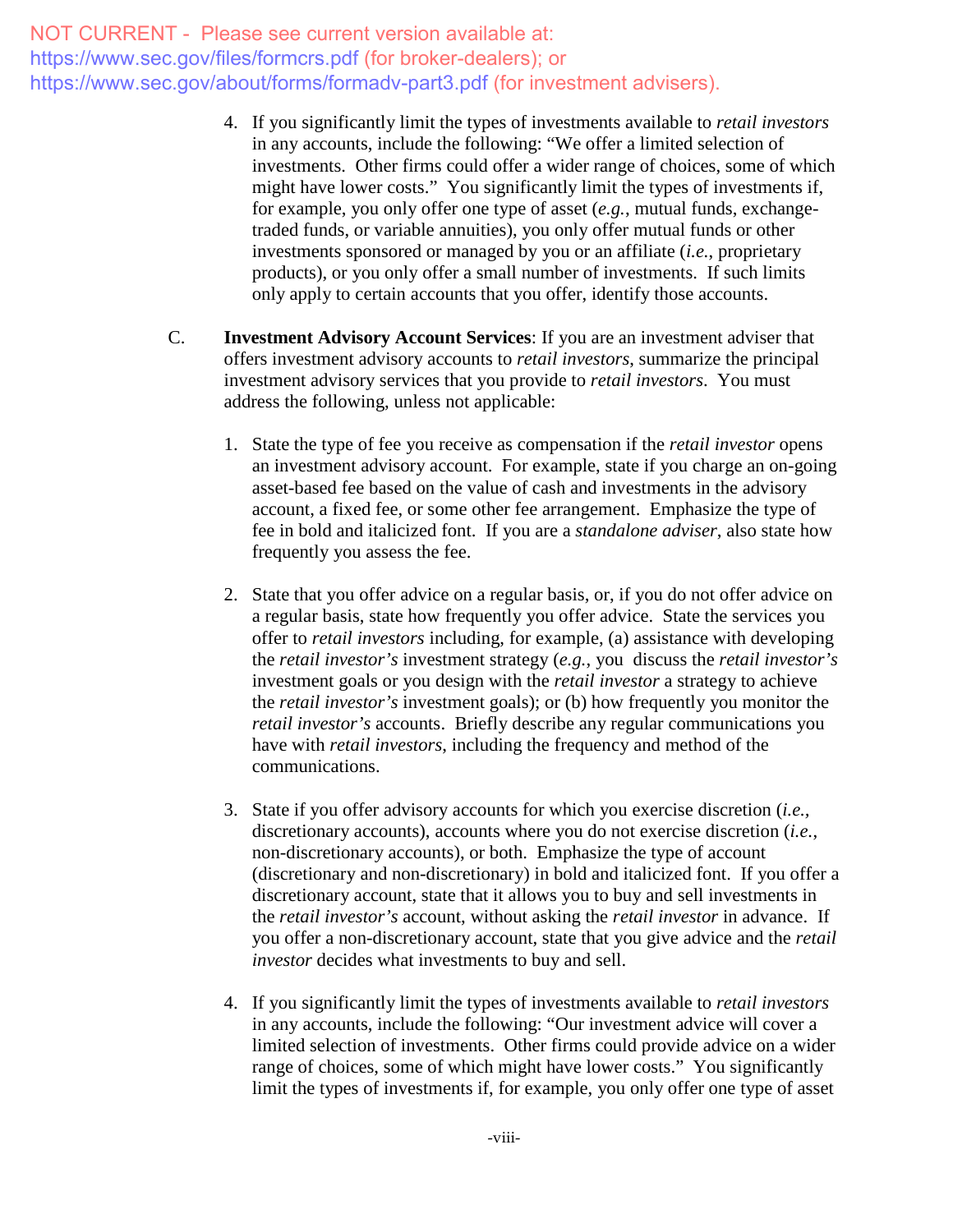> (*e.g.*, mutual funds, exchange-traded funds, or variable annuities), you only offer mutual funds or other investments sponsored or managed by you or an affiliate (*i.e.*, proprietary products), or you only offer a small number of investments. If such limits only apply to certain accounts that you offer, identify those accounts.

D. **Affiliate Services:** If you are a *standalone investment adviser or standalone broker-dealer* and have *affiliates* that offer to *retail investors* brokerage or advisory services, respectively, you may state that you provide *retail investors* with certain brokerage or advisory services of your *affiliates*, as applicable.

## **Item 3: Standard of Conduct**

- A. Include the heading "Our Obligations to You" and the following language after the heading: "We must abide by certain laws and regulations in our interactions with you."
- B. **Broker-Dealers**: If you are a broker-dealer that offers brokerage accounts to *retail investors*, include the following:
	- 1. "[We must act in your best interest and not place our interests ahead of yours when we recommend an investment or an investment strategy involving securities.] When we provide any service to you, we must treat you fairly and comply with a number of specific obligations. Unless we agree otherwise, we are not required to monitor your portfolio or investments on an ongoing basis." Include the bracketed language only if you offer recommendations subject to Exchange Act Rule 15*l*-1 ("Regulation Best Interest")*.*
	- 2. "Our interests can conflict with your interests. [When we provide recommendations, we must eliminate these conflicts or tell you about them and in some cases reduce them]." Include the bracketed language only if you offer recommendations subject to Regulation Best Interest*.*
- C. **Investment Advisers**: If you are an investment adviser that offers investment advisory accounts to *retail investors*, include the following:
	- 1. "We are held to a fiduciary standard that covers our entire investment advisory relationship with you. [For example, we are required to monitor your portfolio, investment strategy and investments on an ongoing basis.]" If you do not provide ongoing advice (for example, if you only provide a onetime financial plan), omit the bracketed sentence.
	- 2. "Our interests can conflict with your interests. We must eliminate these conflicts or tell you about them in a way you can understand, so that you can decide whether or not to agree to them."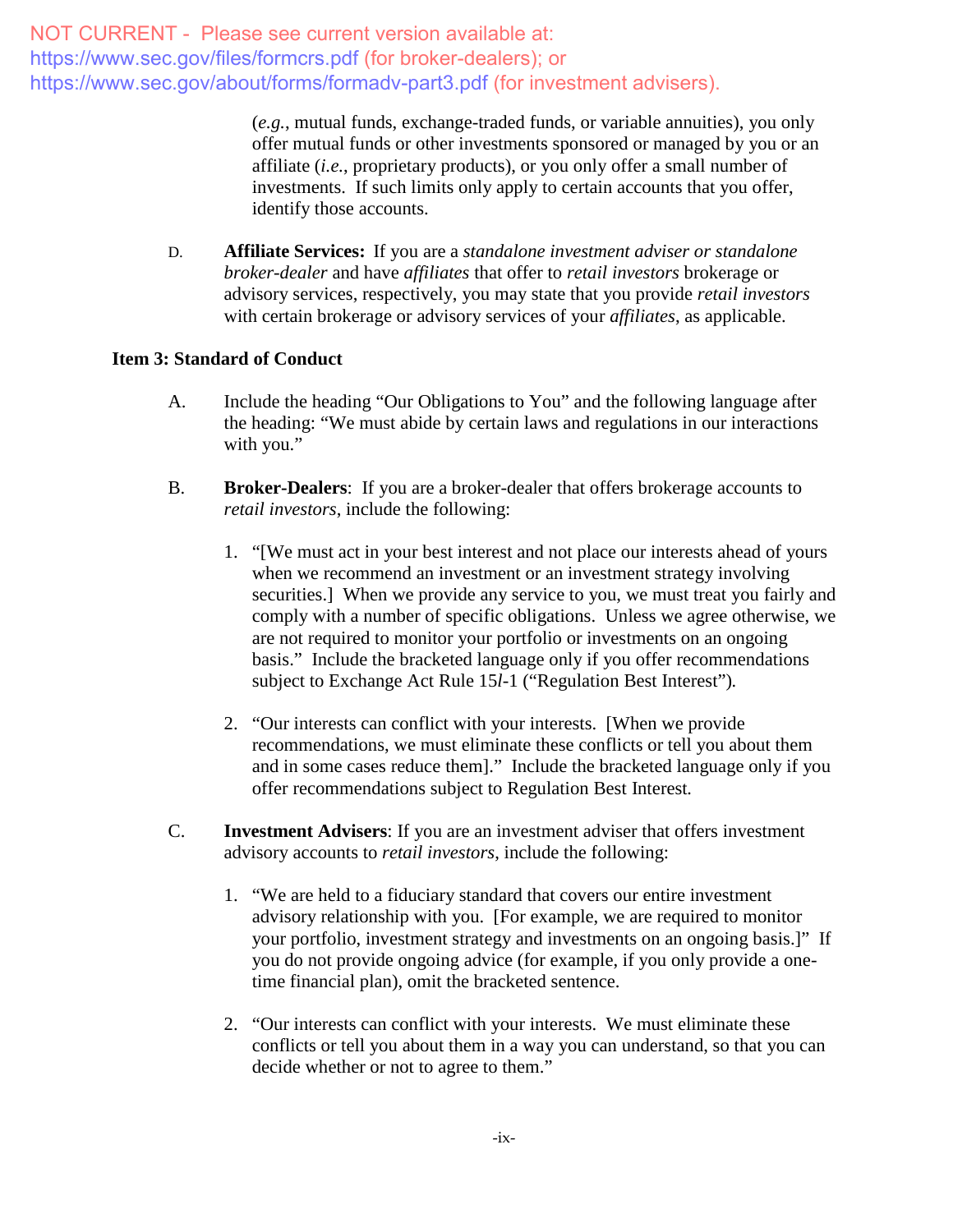#### **Item 4: Summary of Fees and Costs**

- A. Include the heading "Fees and Costs" and the following language after the heading: "Fees and costs affect the value of your account over time. Please ask your financial professional to give you personalized information on the fees and costs that you will pay."
- B. **Brokerage Account Fees and Costs**: If you are a broker-dealer that offers brokerage accounts to *retail investors*, summarize the principal fees and costs that *retail investors* will incur.
	- 1. If you are a *dual registrant* include the following (emphasis required): "*Transaction-based fees.* You will pay us a fee every time you buy or sell an investment. This fee, commonly referred to as a commission, is based on the specific transaction and not the value of your account." If you are a *standalone broker-dealer* include the following: "The fee you pay is based on the specific transaction and not the value of your account."
	- 2. Include the following (emphasis required):
		- (a) "With stocks or exchange-traded funds, this fee is usually a separate commission. With other investments, such as bonds, this fee might be part of the price you pay for the investment (called a "*mark-up*" or "*mark down*"). With mutual funds, this fee (typically called a "*load*") reduces the value of your investment."
		- (b) State that some investments impose additional fees that will reduce the value of *retail investors'* investments over time and provide examples of such investments that you offer to *retail investors* (*e.g*., mutual funds and variable annuities). Also state that a *retail investor* could be required to pay fees when certain investments are sold (*e.g.,* surrender charges for selling variable annuities).
	- 3. State whether your fees vary and are negotiable, and describe the key factors that you believe would help a reasonable *retail investor* understand the fee that he or she is likely to pay for your services (*e.g.*, how much the *retail investor* buys or sells, what type of investment the *retail investor* buys or sells, and what kind of account the *retail investor* has with you).
	- 4. State, if applicable, that a *retail investor* will also pay other fees in addition to the firm's principal fees. List other fees the *retail investor* will pay, including, but not limited to, custodian fees, account maintenance fees and account inactivity fees.
	- 5. Include the following: "The more transactions in your account, the more fees we charge you. We therefore have an incentive to encourage you to engage in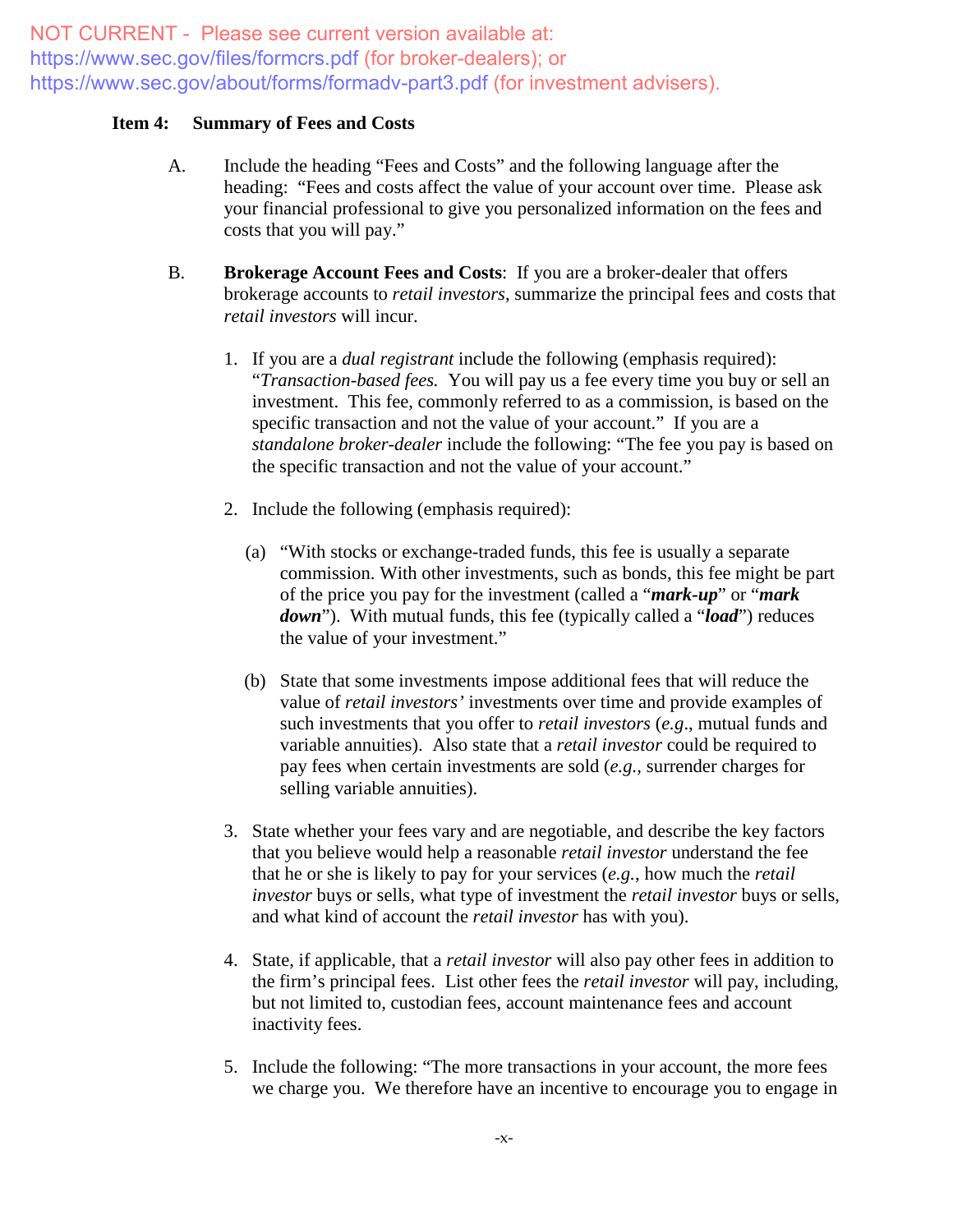#### transactions."

- 6. If you are a *dual registrant* include the following: "From a cost perspective, you may prefer a transaction-based fee if you do not trade often or if you plan to buy and hold investments for longer periods of time."
- C. **Investment Advisory Account Fees and Costs**: If you are an investment adviser that offers investment advisory accounts to *retail investors*, summarize the principal fees and costs that *retail investors* will incur. Your determination of the principal fees for investment advisory services should align with the type of fee(s) that you report in response to Form ADV Part 1A, Item 5.E. Include information about each type of fee you report that is responsive to this Item 4.C.
	- 1. If you are a *dual registrant* include the following if you charge an asset-based fee (emphasis required): "*Asset-based fees*. You will pay an on-going fee [at the end of each quarter] based on the value of the cash and investments in your advisory account." Replace the brackets with how frequently you assess the fee. If you charge another type of fee instead of an asset-based fee for your advisory services, briefly describe that fee and how frequently it is assessed.
	- 2. Include the following: "The amount paid to our firm and your financial professional generally does not vary based on the type of investments we select on your behalf. [The asset-based fee reduces the value of your account and will be deducted from your account.]" Include the bracketed language if you charge an ongoing asset-based fee for your advisory accounts. If you charge another type of fee, succinctly describe how it is assessed and the impact it has on the value of the *retail investor*'*s* account.
	- 3. If you provide advice to *retail investors* about investing in a *wrap fee program* (and do not also offer *retail investors* another type of advisory account), include the following (emphasis required): "We offer advisory accounts called *wrap fee programs*. In a *wrap fee program*, the asset-based fee will include most transaction costs and fees to a broker-dealer or bank that will hold your assets (called "*custody*"), and as a result wrap fees are typically higher than non-wrap advisory fees." If you offer *retail investors* a *wrap fee program* as well as another type of advisory account, include the following (emphasis required): "For some advisory accounts, called *wrap fee programs*, the assetbased fee will include most transaction costs and custody services, and as a result wrap fees are typically higher than non-wrap advisory fees."
	- 4. State that some investments impose additional fees that will reduce the value of *retail investors'* investments over time and provide examples of such investments that you offer to *retail investors* (*e.g*., mutual funds and variable annuities). Also state that a *retail investor* could be required to pay fees when certain investments are sold (*e.g.,* surrender charges for selling variable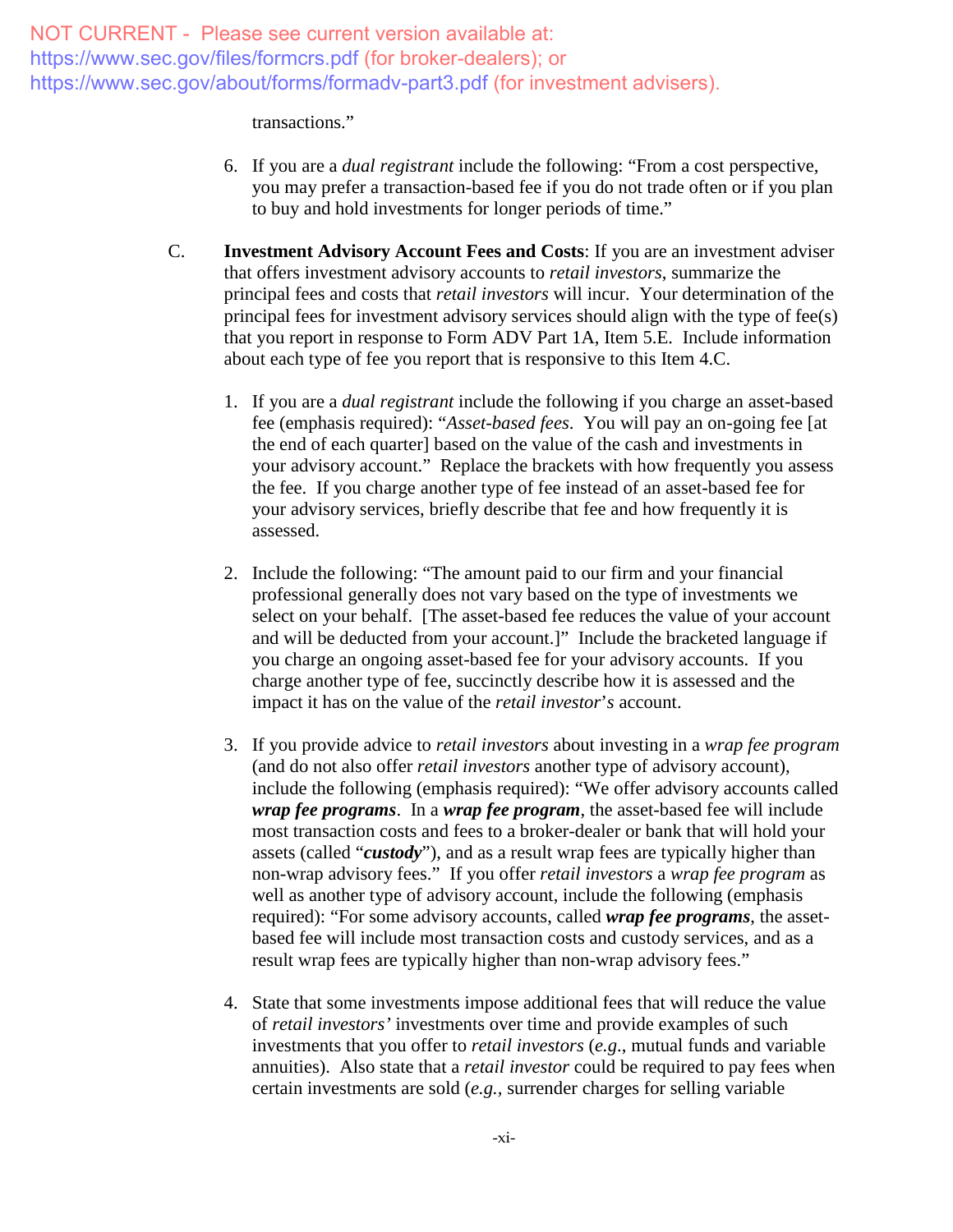#### annuities).

- 5. State whether your fees vary and are negotiable, and describe the key factors that you believe would help a reasonable *retail investor* understand the fee that he or she is likely to pay for your services (*e.g.*, the services your receive and the amount of assets in your account).
- 6. State, if applicable, that a *retail investor* will pay transaction-based fees when you buy and sell an investment for the *retail investor* (*e.g.*, commissions paid to broker-dealers for buying or selling investments) in addition to the firm's principal fee it charges *retail investors* for the firm's advisory accounts. Also state, if applicable, that a *retail investor* will pay fees to a broker-dealer or bank that will hold the *retail investor's* assets and that this is called custody. List other fees the *retail investor* will pay, including, but not limited to, account maintenance services.
- 7. If you provide advice to *retail investors* about investing in a *wrap fee program*, include the following: "Although transaction fees are usually included in the wrap program fee, sometimes you will pay an additional transaction fee (for investments bought and sold outside the wrap fee program)."
- 8. If you charge an ongoing asset-based fee, include the following: "The more assets you have in the advisory account, including cash, the more you will pay us. We therefore have an incentive to increase the assets in your account in order to increase our fees. You pay our fee [insert frequency of fee (e.g., quarterly)] even if you do not buy or sell." Replace the brackets with the frequency of your fee.
- 9. If you provide advice to *retail investors* about investing in a *wrap fee program*, also include the following: "Paying for a wrap fee program could cost more than separately paying for advice and for transactions if there are infrequent trades in your account."
- 10. If you are a *dual registrant* that charges an ongoing asset-based fee, include the following: "An asset-based fee may cost more than a transaction-based fee, but you may prefer an asset-based fee if you want continuing advice or want someone to make investment decisions for you." If you provide advice to *retail investors* about investing in a *wrap fee program*, also include the following: "You may prefer a *wrap fee program* if you prefer the certainty of a [insert frequency of the wrap fee (e.g., quarterly)] fee regardless of the number of transactions you have." Replace the brackets with the frequency of the wrap fee.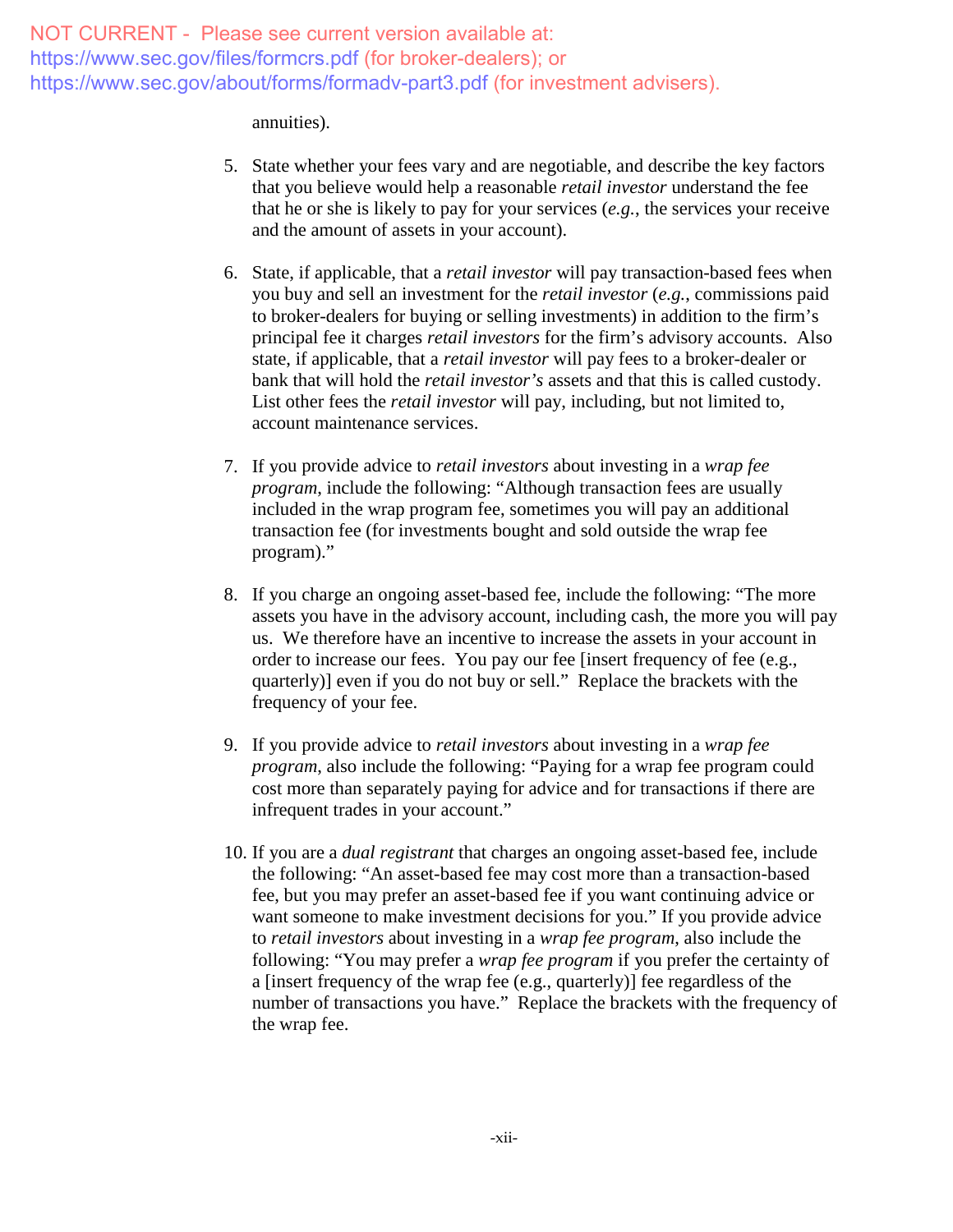### **Item 5: Comparisons to be provided by** *standalone investment advisers and standalone broker-dealers*

- A. If you are a *standalone investment adviser*, include the heading "Compare with Typical Brokerage Accounts," and include the following under the heading (emphasis required): "You could also open a brokerage account with a *brokerdealer*, where you will pay a *transaction-based fee,* generally referred to as a commission, when the broker-dealer buys or sells an investment for you." Include "Features of a typical brokerage account include:" and then include the following statements, each set off by a bullet point (except as specified below), in the following order:
	- 1. "With a broker-dealer, you may select investments or the broker-dealer may recommend investments for your account, but the ultimate decision for your investment strategy and the purchase and sale of investments will be yours."
	- 2. "A broker-dealer must act in your best interest and not place its interests ahead of yours when the broker-dealer recommends an investment or an investment strategy involving securities. When a broker-dealer provides any service to you, the broker-dealer must treat you fairly and comply with a number of specific obligations. Unless you and the broker-dealer agree otherwise, the broker-dealer is not required to monitor your portfolio or investments on an ongoing basis."
	- 3. "If you were to pay a transaction-based fee in a brokerage account, the more trades in your account, the more fees the broker-dealer charges you. So it has an incentive to encourage you to trade often."
	- 4. Include "You can receive advice in either type of account, but you may prefer paying:" and then present the following information in this sub-item in a tabular format, comparing a transaction-based fee and an asset-based fee sideby-side. In one column, include the following (emphasis required): "*a transaction-based fee* from a cost perspective, if you do not trade often or if you plan to buy and hold investments for longer periods of time." In the other column, include the following (emphasis required): "*an asset-based fee* if you want continuing advice or want someone to make investment decisions for you, even though it may cost more than a transaction-based fee."
- B. If you are a standalone *broker-dealer*, include the heading "Compare with Typical Advisory Accounts," and include the following under the heading (emphasis required): "You could also open an advisory account with an *investment adviser*, where you will pay an ongoing *asset-based fee* that is based on the value of the cash and investments in your advisory account." Include "Features of a typical advisory account include:" and then include the following statements, each set off by a bullet point (except as specified below), in the following order (emphasis required):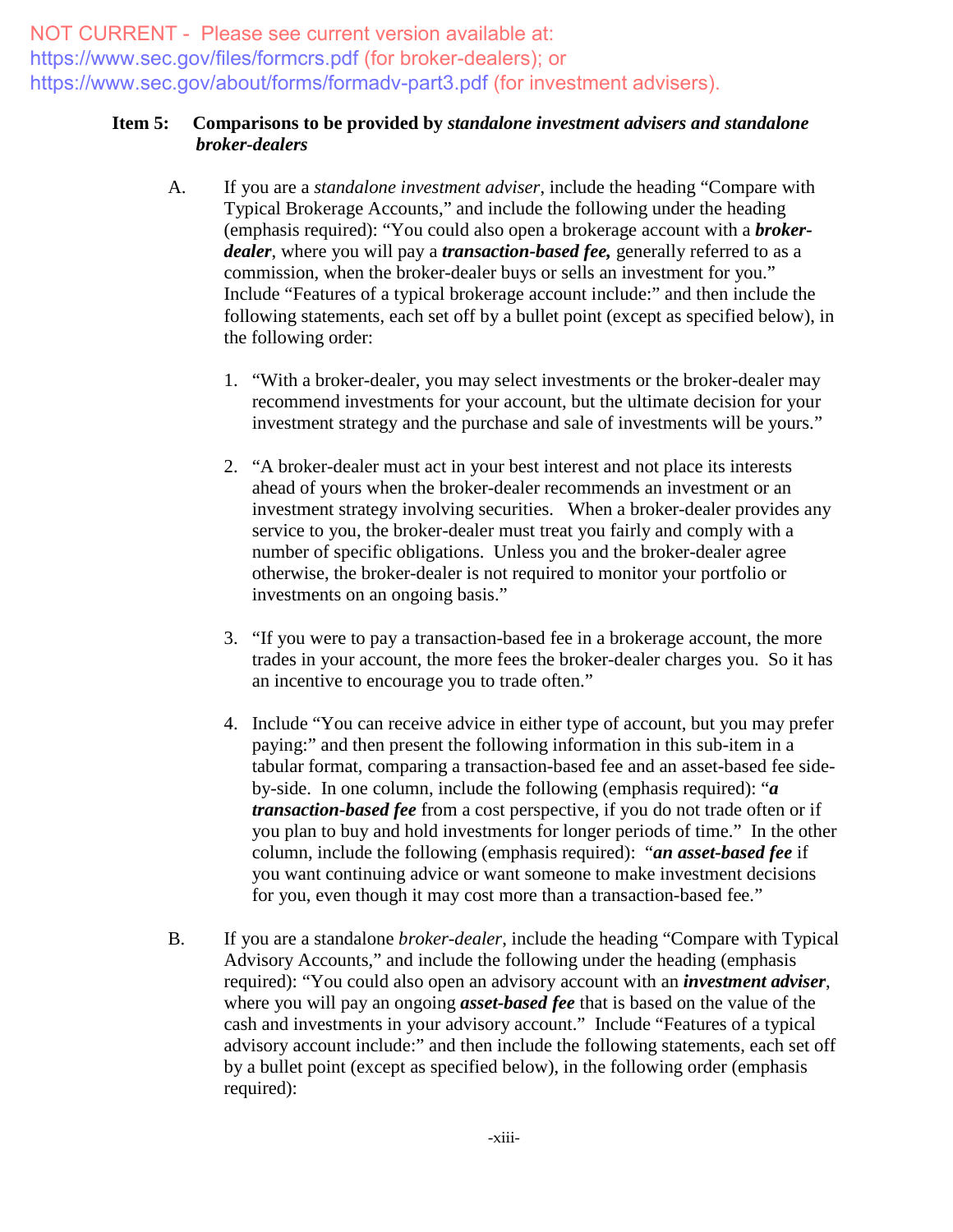- 1. "Advisers provide advice on a regular basis. They discuss your investment goals, design with you a strategy to achieve your investment goals, and regularly monitor your account."
- 2. "You can choose an account that allows the adviser to buy and sell investments in your account without asking you in advance (a "*discretionary account*") or the adviser may give you advice and you decide what investments to buy and sell (a "*non-discretionary account*")."
- 3. "Advisers are held to a fiduciary standard that covers the entire investment advisory relationship. For example, advisers are required to monitor your portfolio, investment strategy and investments on an ongoing basis."
- 4. "If you were to pay an asset-based fee in an advisory account, you would pay the fee periodically, even if you do not buy or sell. You may also choose to work with an investment adviser who provides investment advice for an hourly fee, or provides a financial plan for a one-time fee."
- 5. "For an adviser that charges an asset-based fee, the more assets you have in an advisory account, including cash, the more you will pay the adviser. So the adviser has an incentive to increase the assets in your account in order to increase its fees."
- 6. Include "You can receive advice in either type of account, but you may prefer paying:" and then present the following information in this sub-item in a tabular format, comparing a transaction-based fee and an asset-based fee sideby-side. In one column, include the following (emphasis required): "*an assetbased fee* if you want continuing advice or want someone to make investment decisions for you, even though it may cost more than a transaction-based fee." In the other column, include the following (emphasis required): "*a transaction-based fee* from a cost perspective if you do not trade often or if you plan to buy and hold investments for longer periods of time."

#### **Item 6. Conflicts of Interest**

- A. Include the heading, "Conflicts of Interest." *Standalone broker-dealers* must include the following after the heading: "We benefit from our recommendations to you." *Standalone investment advisers* must include the following after the heading: "We benefit from the advisory services we provide to you." *Dual registrants* must include the following after the heading: "We benefit from the services we provide to you."
- B. Briefly describe the following conflicts of interest, as they are applicable to you. If all or a portion of a conflict is inapplicable to your business, omit that conflict or portion thereof. If you are a *dual registrant* and a conflict only applies to your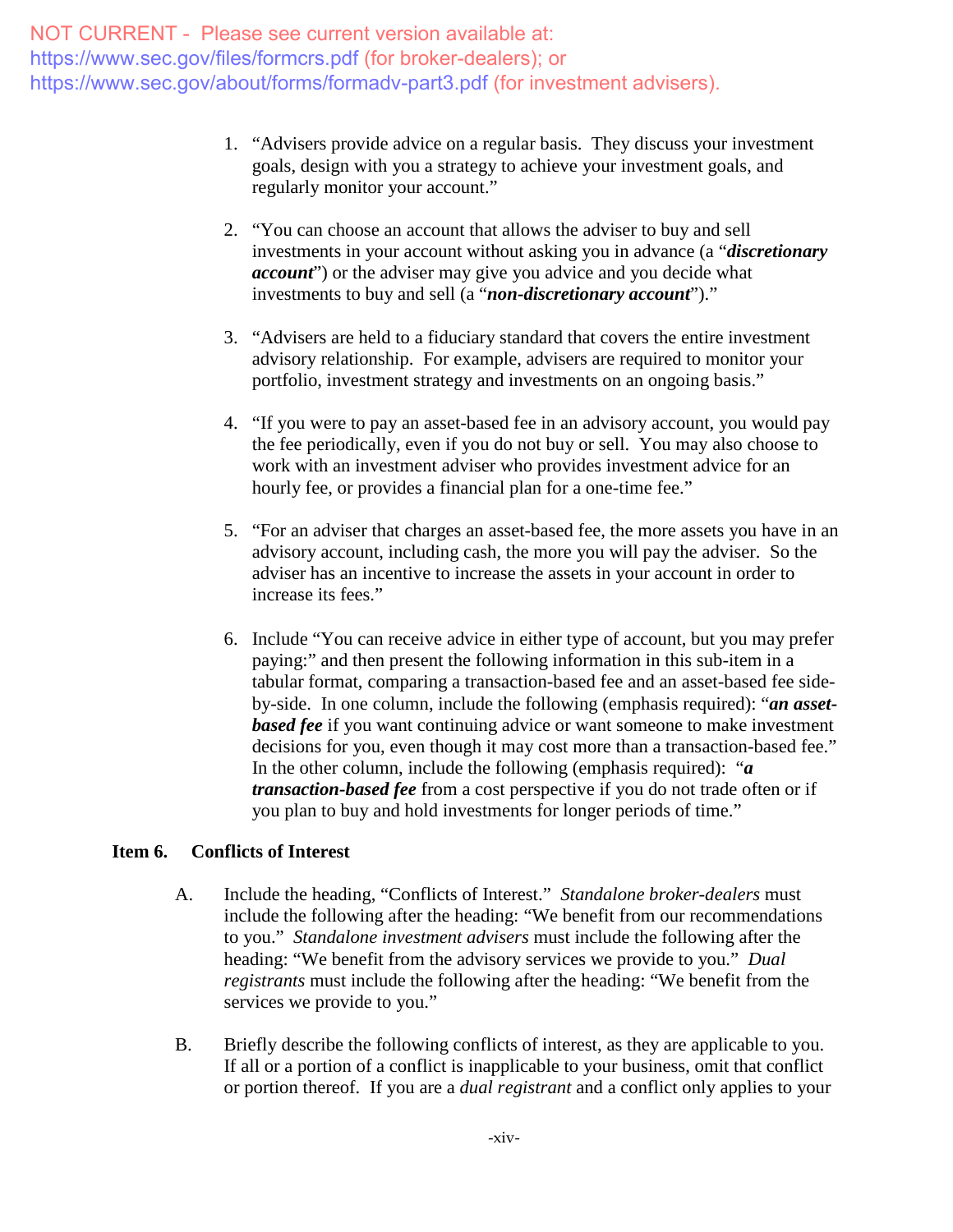> brokerage accounts or to your investment advisory accounts, only include that conflict in the applicable column.

- 1. State that you have a financial incentive to offer or recommend the *retail investor* to invest in certain investments because (a) they are issued, sponsored or managed by you or your affiliates, (b) third parties compensate you when you recommend or sell the investments, or (c) both. Provide examples of such investments. State that your financial professionals receive additional compensation if the *retail investor* buys these investments.
- 2. State that you have an incentive to offer or recommend the *retail investor* to invest in certain investments because the manager or sponsor of those investments or another third party (such as an intermediary) shares with you revenue it earns on those investments. Provide examples of such investments.
- 3. State that you can buy investments from a *retail investor*, and sell investments to a *retail investor*, from your own accounts (called "acting as principal"). State that you can earn a profit on these trades, and that you have an incentive to encourage the *retail investor* to trade with you. If this activity is part of your investment advisory business, state that the *retail investor's* specific approval on each such transaction is required.

### **Item 7. Additional Information.**

- A. Include the heading, "Additional Information" and include the following after the heading: "We encourage you to seek out additional information."
- B. Include the following: "We have legal and disciplinary events" if you or one of your financial professionals currently disclose, or are required to disclose, the following information:
	- 1. Disciplinary information in your Form ADV (Item 11 of Part 1A or Item 9 of Part 2A).
	- 2. Legal or disciplinary events in your Form BD (Items 11 A-K) (except to the extent such information is not released to BrokerCheck, pursuant to FINRA Rule 8312).
	- 3. Disclosures for any of your financial professionals in Items 14 A-M on Form U4 (Uniform Application for Securities Industry Registration or Transfer), or in Items 7(a) and 7(c)-(f) of Form U5 (Uniform Termination Notice for Securities Industry Registration) or on Form U6 (Uniform Disciplinary Action Reporting Form) (except to the extent such information is not released to BrokerCheck, pursuant to FINRA Rule 8312).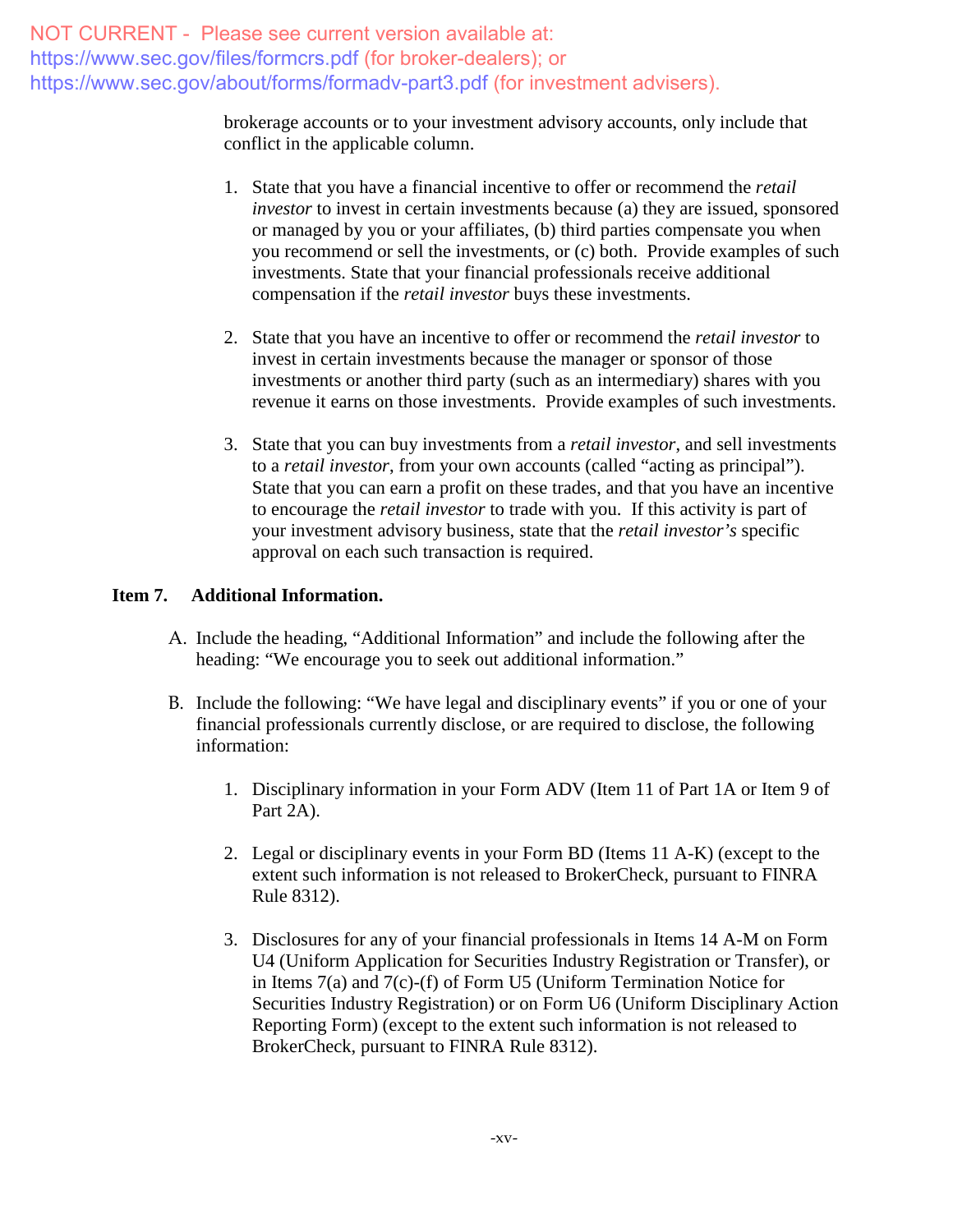- C. Regardless of your response to Item 7.B, you must state the following: "Visit Investor.gov for a free and simple search tool to research our firm and our financial professionals."
- D. Include the following: "To report a problem to the SEC, visit Investor.gov or call the SEC's toll-free investor assistance line at (800) 732-0330. [To report a problem to FINRA, [1.] If you have a problem with your investments, investment account or a financial professional, contact us in writing at [insert your primary business address]." If you are a broker-dealer or *dual registrant*, include the bracketed language. It is your responsibility to review the current telephone numbers for the SEC and FINRA no less often than annually and update as necessary.
- E. State where the *retail investor* can find additional information about your brokerage and investment advisory services.
	- 1. If you are a broker-dealer, state that for additional information about your brokers and services, visit BrokerCheck, your website, and the *retail investor's* account agreement. Include a link to the portion of your website that provides up-to-date information for *retail investors* and the following link to BrokerCheck: Brokercheck.Finra.org. If you do not have a public firm website, then you must include a toll-free telephone number where *retail investors* can request up-to-date information.
	- 2. If you are an investment adviser, state that for additional information on your investment advisory services, see your Form ADV brochure on IAPD on Investor.gov and any brochure supplement a financial professional provides. If you maintain your current Form ADV brochure on your public website, then you must state the website address. If you do not have a public firm website or if you do not maintain your current Form ADV brochure on your public website, then you must include the following link: [adviserinfo.sec.gov.](http://www.adviserinfo.sec.gov/) If you do not have a public firm website, then you also must include a toll-free telephone number where *retail investors* can request up-to-date information.

## **Item 8. Key Questions to Ask.**

Under the heading "Key Questions to Ask," include the key questions below and the following: "Ask our financial professionals these key questions about our investment services and accounts."

Use formatting to make the questions more noticeable and prominent (for example, by using larger font, a text box around the heading or questions, different font, or lines to offset the questions from the other sections). You may modify or omit portions of any questions that you determine are inapplicable to your business. If you are a *standalone broker-dealer* or *standalone investment adviser*, you should modify the questions below to reflect the type of account you offer to *retail investors* (*e.g.*, advisory or brokerage account).